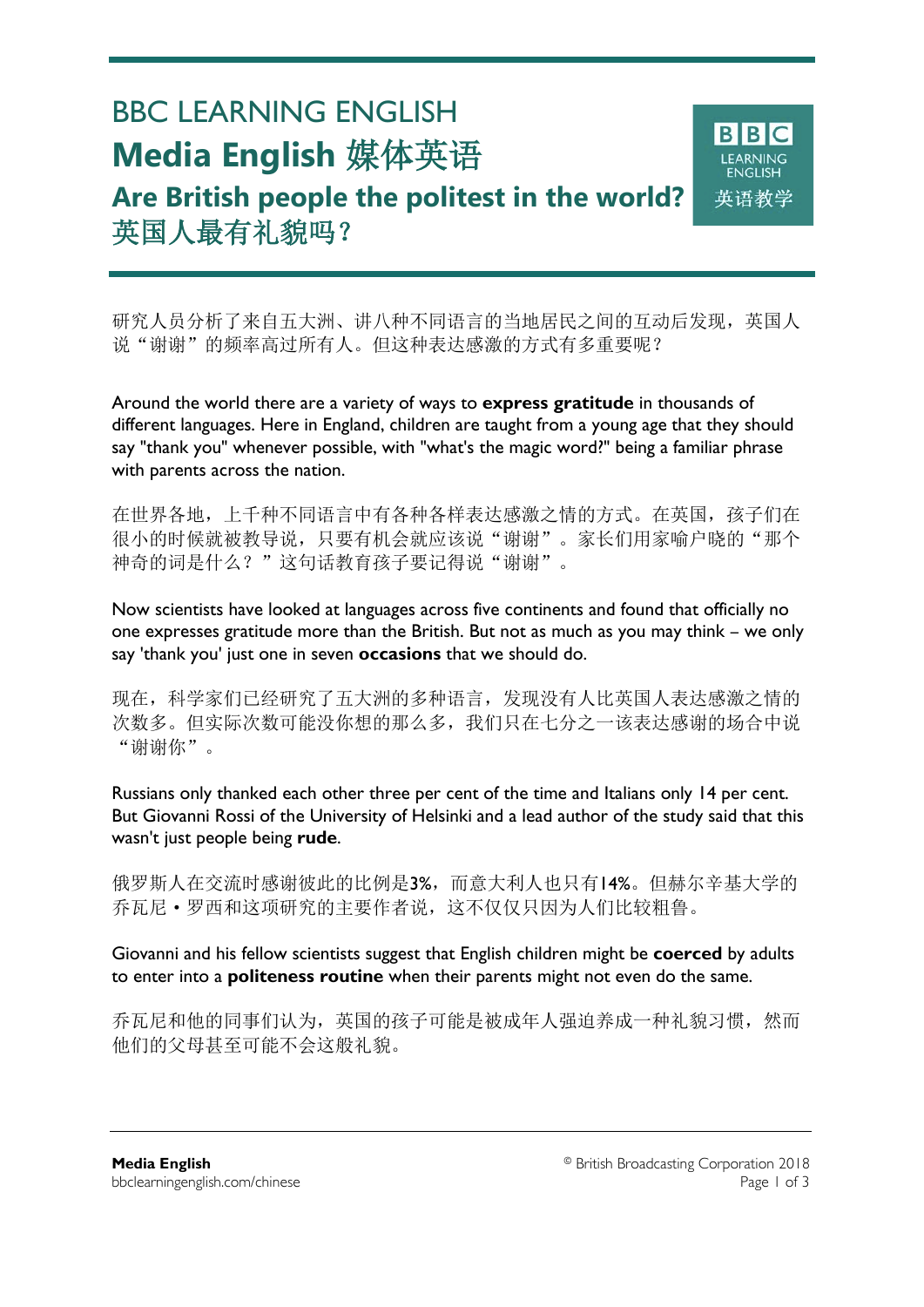## **1.** 词汇表

| express    | 表达       |
|------------|----------|
| gratitude  | 感谢,感激直情  |
| occasions  | 场合       |
| rude       | 粗鲁的      |
| coerced    | 被迫的      |
| politeness | 礼貌的      |
| routine    | 习惯, 例行公事 |

## **2.** 阅读理解:请在读完上文后,回答下列问题 。(答案见下页)

1. What is the 'magic word' that children are told to say?

2. Which people only said "thank you" three per cent of the time?

3. True or false? *British people are thought to be the politest because they say 'thank you' all the time.*

4. What does Giovanni suggest English parents do to their children?